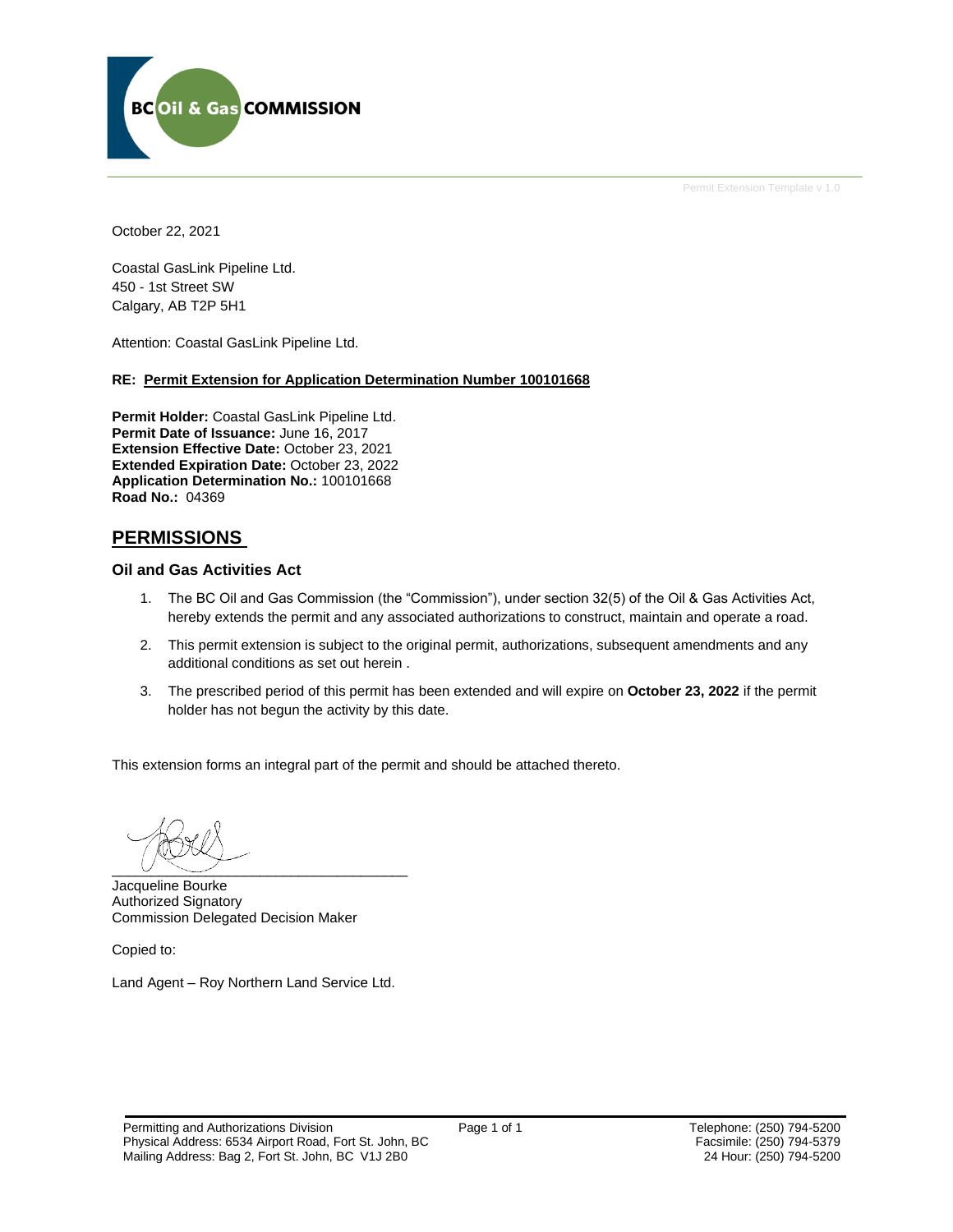

October 20, 2020

Coastal GasLink Pipeline Ltd. 450 - 1st Street SW Calgary, AB T2P 5H1

Attention: Coastal GasLink Pipeline Ltd.

#### **RE: Permit Extension for Application Determination Number 100101668**

**Permit Holder:** Coastal GasLink Pipeline Ltd. **Permit Date of Issuance:** June 16, 2017 **Extension Effective Date:** October 23, 2020 **Extended Expiration Date:** October 23, 2021 **Application Determination No.:** 100101668 **Road No.:** 04369

#### **PERMISSIONS**

#### **Oil and Gas Activities Act**

- 1. The BC Oil and Gas Commission (the "Commission"), under section 32(5) of the Oil & Gas Activities Act, hereby extends the permit and any associated authorizations to construct, maintain and operate a road.
- 2. This permit extension is subject to the original permit, authorizations, subsequent amendments and any additional conditions as set out herein .
- 3. The prescribed period of this permit has been extended and will expire October 23, 2021 if the permit holder has not begun the activity by this date.

This extension forms an integral part of the permit and should be attached thereto.

 $\overline{\phantom{a}}$   $\overline{\phantom{a}}$   $\overline{\phantom{a}}$   $\overline{\phantom{a}}$   $\overline{\phantom{a}}$   $\overline{\phantom{a}}$   $\overline{\phantom{a}}$   $\overline{\phantom{a}}$   $\overline{\phantom{a}}$   $\overline{\phantom{a}}$   $\overline{\phantom{a}}$   $\overline{\phantom{a}}$   $\overline{\phantom{a}}$   $\overline{\phantom{a}}$   $\overline{\phantom{a}}$   $\overline{\phantom{a}}$   $\overline{\phantom{a}}$   $\overline{\phantom{a}}$   $\overline{\$ 

Jacqueline Bourke Authorized Signatory Commission Delegated Decision Maker

Copied to:

Land Agent – Roy Northern Land Service Ltd.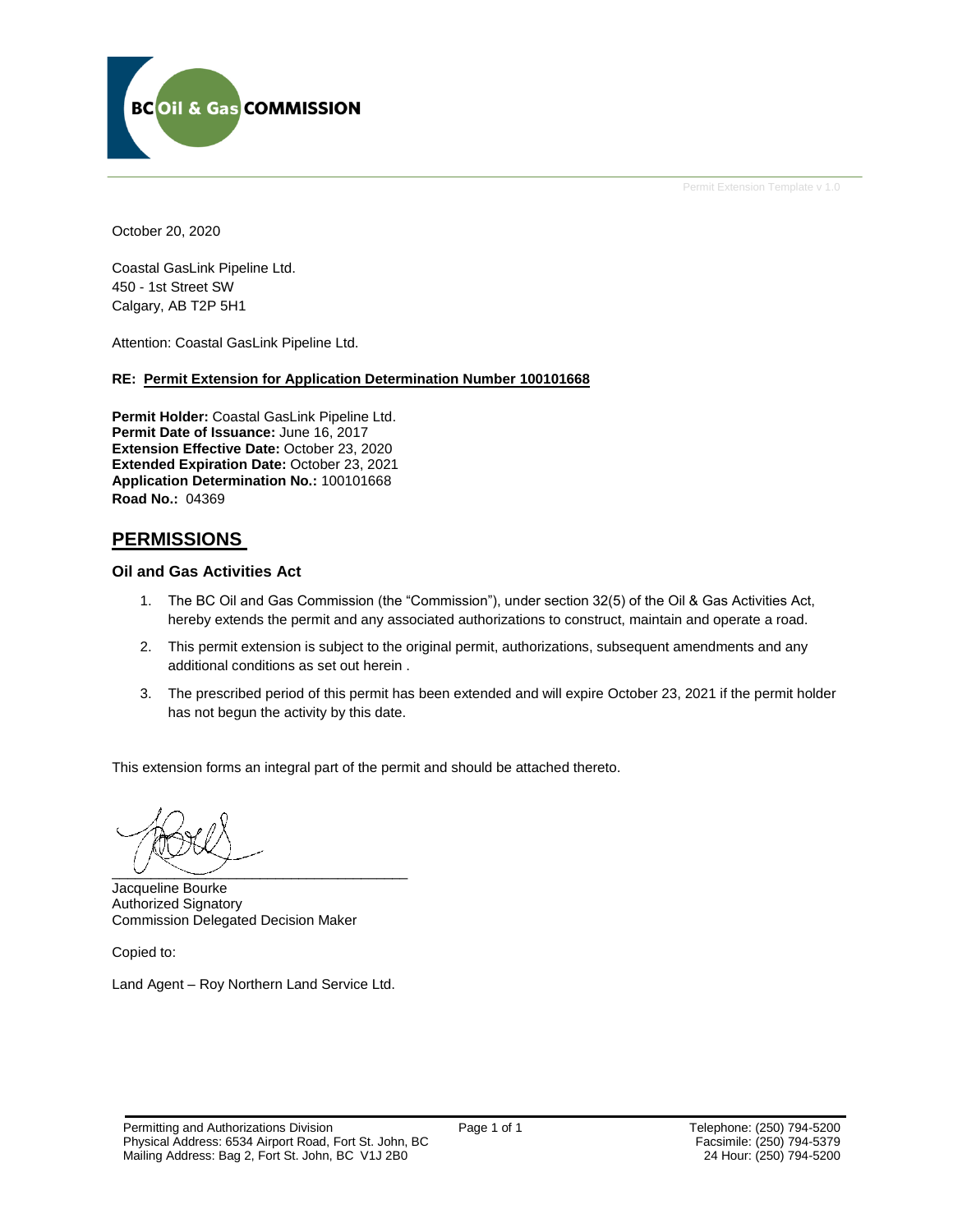

October 21, 2019

Coastal GasLink Pipeline Ltd. 450 - 1st Street SW Calgary, AB T2P 5H1

Attention: Coastal GasLink Pipeline Ltd.

#### **RE: Permit Extension for Application Determination Number 100101668**

**Permit Holder:** Coastal GasLink Pipeline Ltd. **Permit Date of Issuance:** June 16, 2017 **Extension Effective Date:** October 21, 2019 **Extended Expiration Date:** October 23, 2020 **Application Determination No.:** 100101668 **Road No.:** 04369

## **PERMISSIONS**

#### **Oil and Gas Activities Act**

- 1. The BC Oil and Gas Commission (the "Commission"), under section 32(5) of the Oil & Gas Activities Act, hereby extends the permit and any associated authorizations to construct, maintain and operate a road.
- 2. This permit extension is subject to the original permit, authorizations, subsequent amendments and any additional conditions as set out herein .
- 3. The prescribed period of this permit has been extended and will expire on October 23, 2020 if the permit holder has not begun the activity by this date.

This extension forms an integral part of the permit and should be attached thereto.

 $\frac{1}{2}$ 

Norberto Pancera Authorized Signatory Commission Delegated Decision Maker

Copied to:

Land Agent – Roy Northern Land Service Ltd. OGC – Compliance and Enforcement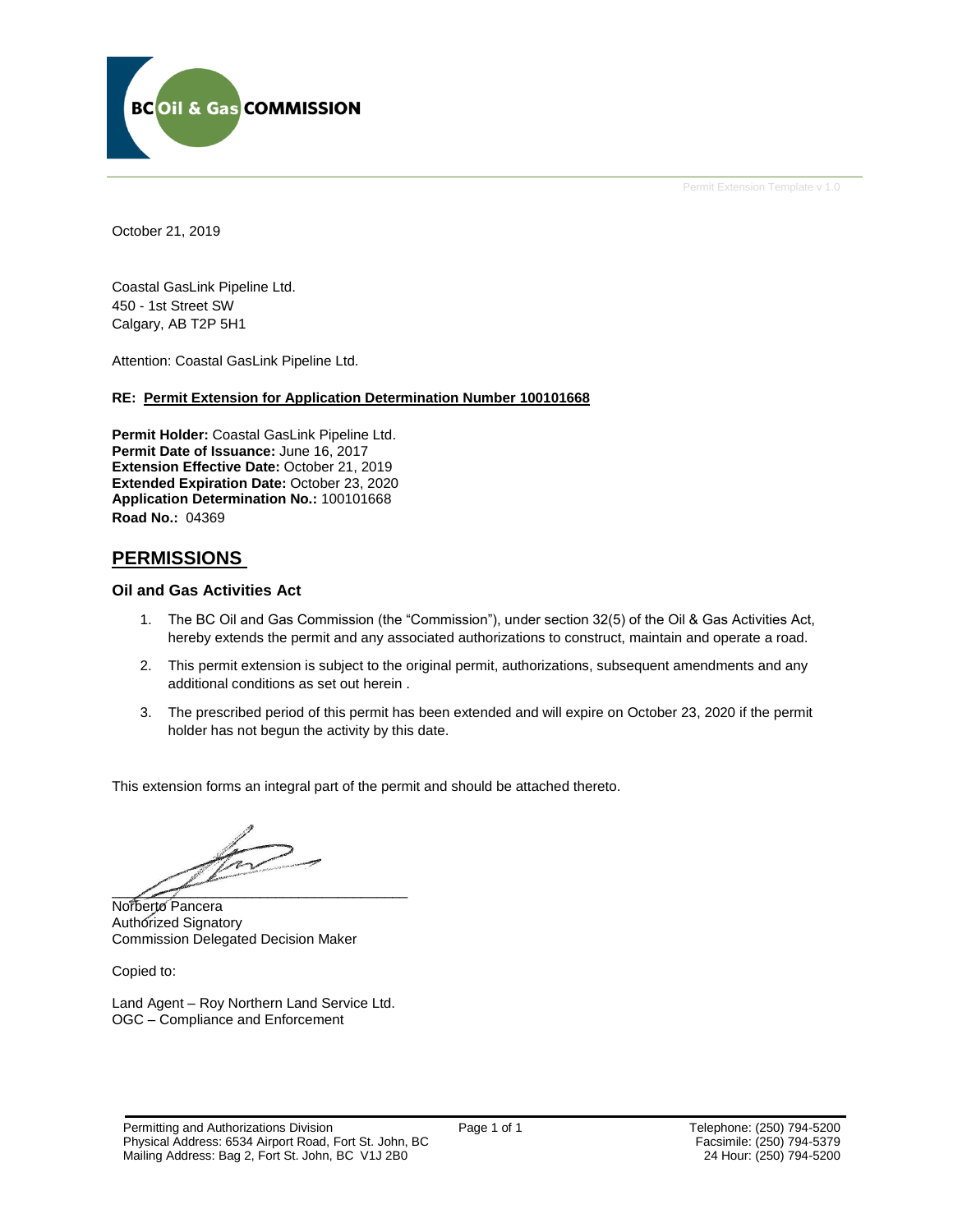

May 27, 2019

Coastal GasLink Pipeline Ltd. 450 - 1st Street SW Calgary, AB T2P 5H1

Attention: Coastal GasLink Pipeline Ltd.

#### **RE: Permit Extension for Application Determination Number 100101668**

**Permit Holder:** Coastal GasLink Pipeline Ltd. **Permit Date of Issuance:** June 16, 2017 **Extension Effective Date:** June 16, 2019 **Extended Expiration Date:** October 23, 2019 **Application Determination No.:** 100101668 **Road No.:** 04369

## **PERMISSIONS**

#### **Oil and Gas Activities Act**

- 1. The BC Oil and Gas Commission (the "Commission"), under section 32(5) of the Oil & Gas Activities Act, hereby extends the permit and any associated authorizations to construct, maintain and operate a road.
- 2. This permit extension is subject to the original permit, authorizations, subsequent amendments and any additional conditions as set out herein .
- 3. The prescribed period of this permit has been extended and will expire on October 23, 2019 if the permit holder has not begun the activity by this date.

This extension forms an integral part of the permit and should be attached thereto.

 $\overline{\phantom{a}}$   $\overline{\phantom{a}}$   $\overline{\phantom{a}}$   $\overline{\phantom{a}}$   $\overline{\phantom{a}}$   $\overline{\phantom{a}}$   $\overline{\phantom{a}}$   $\overline{\phantom{a}}$   $\overline{\phantom{a}}$   $\overline{\phantom{a}}$   $\overline{\phantom{a}}$   $\overline{\phantom{a}}$   $\overline{\phantom{a}}$   $\overline{\phantom{a}}$   $\overline{\phantom{a}}$   $\overline{\phantom{a}}$   $\overline{\phantom{a}}$   $\overline{\phantom{a}}$   $\overline{\$ 

Jacqueline Bourke Authorized Signatory Commission Delegated Decision Maker

Copied to:

Land Agent – Roy Northern Land Service Ltd. OGC – Compliance and Enforcement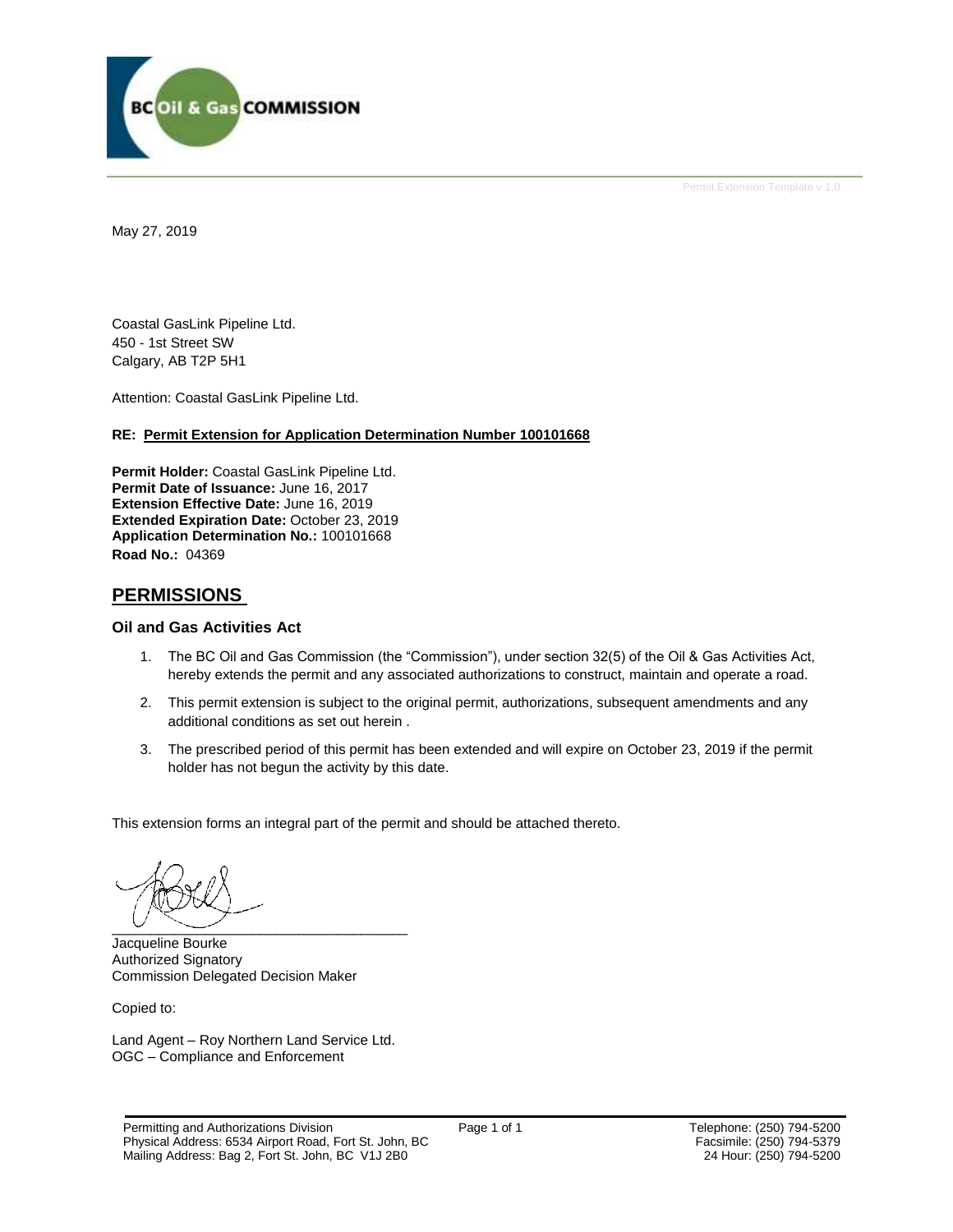

June 16, 2017

OGAA Permit Template v 3.6

Coastal GasLink Pipeline Ltd. 450 - 1st Street SW Calgary, AB T2P5H1

Attention: Coastal GasLink Pipeline Ltd.

#### **RE: Determination of Application Area Number 100101668**

**Permit Holder:** Coastal GasLink Pipeline Ltd. **Date of Issuance:** June 16, 2017 **Effective Date:** June 16, 2017 **Application Submitted Date:** February 24, 2017 **Application Determination Number**: 100101668 **Approved Disturbance Footprint:** 1.213 ha

## **ACTIVITIES APPROVED**

**Road Number No.: 04369 <b>Segment No.: 1** 

## **GENERAL PERMISSIONS, AUTHORIZATIONS and CONDITIONS**

## **PERMISSIONS**

#### **Oil and Gas Activities Act**

- 1. The BC Oil and Gas Commission, under section 25 (1) of the Oil and Gas Activities Act, hereby permits the Permit Holder referenced above to carry out the following activities subject to the conditions contained herein, any applicable exemptions and authorizations:
	- a) To construct, maintain and operate an oil and gas road as detailed in the Activity Details tables below.
- 2. The permissions and authorizations granted under this permit are limited to the area identified in the spatial data submitted to the Commission in the permit application as identified and dated above; herein after referred to as the 'activity area'.

#### **Petroleum and Natural Gas Act**

- 3. Pursuant to section 138(1) of the Petroleum and Natural Gas Act, the Permit Holder is permitted to enter, occupy and use any unoccupied Crown land located within the activity area to carry out the oil and gas activities and related activities permitted, or authorized herein.
	- a) The permission to occupy and use Crown land does not entitle the Permit Holder to exclusive possession of the area.
	- b) The total disturbance within the activity area must not exceed the total approved disturbance footprint as referenced above.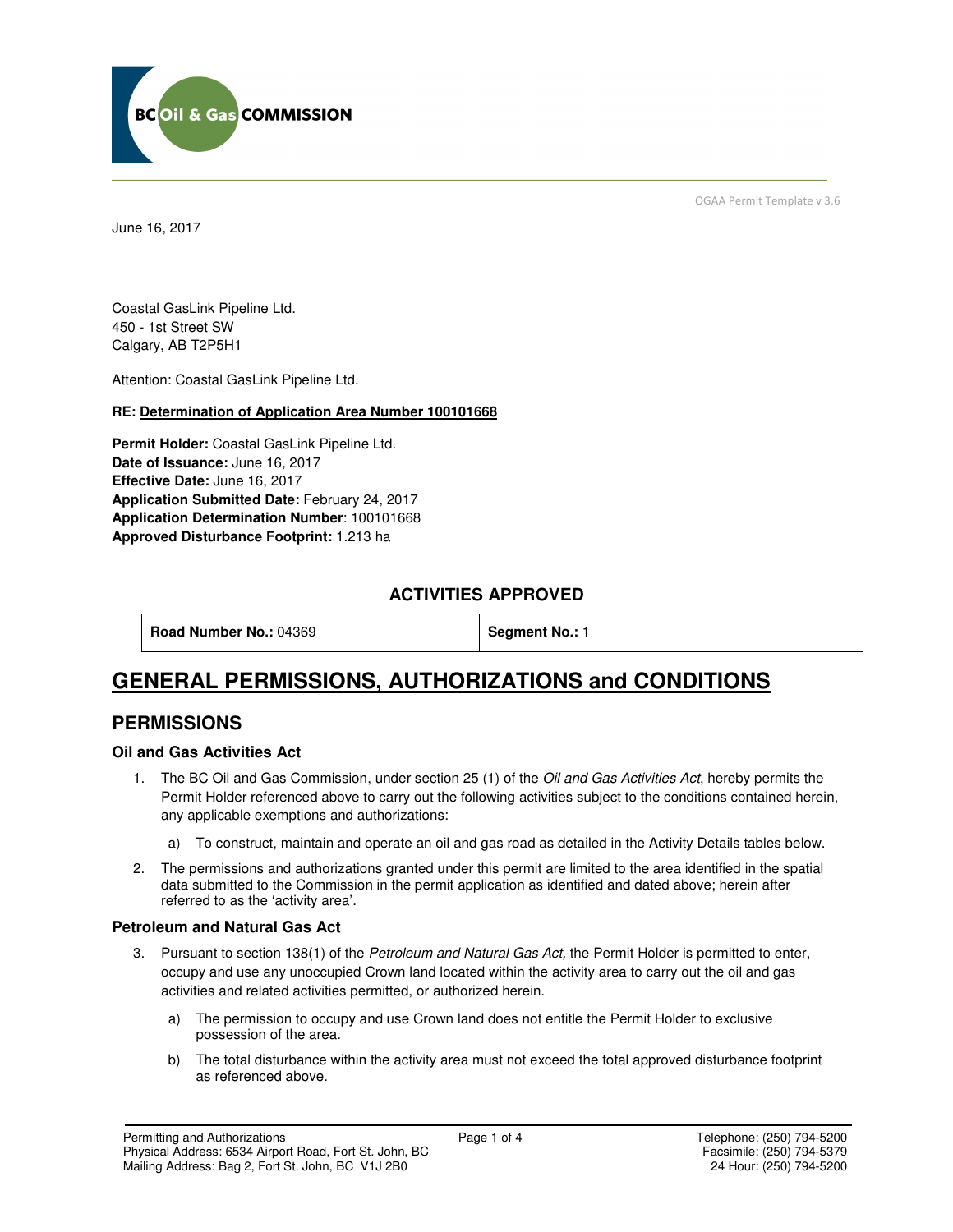## **AUTHORIZATIONS**

#### **Forest Act**

4. The Commission, pursuant to section 47.4 of the Forest Act, hereby authorizes the removal of Crown timber from the activity area under the cutting permits associated with the Master Licence(s) as follows:

 **Master Licence to Cut No.:** M02342

 **Cutting Permit No.:** 17

 **Timber Mark No.:** MTC099

 **Total New Cut:** 0.01 ha

 **Forest District**: (DVA) Vanderhoof Natural Resource District

 **Region:** Interior

5. The cutting permits are deemed spent upon the submission of the post-construction plan or upon either the cancellation or expiry of the activities authorized under the permit.

## **CONDITIONS**

#### **Notification**

- 6. Within 60 days of the completion of construction activities under this permit, the Permit Holder must submit to the Commission a post-construction plan as a shapefile and PDF plan accurately identifying the location of the total area actually disturbed under this permit. The shapefile and plan must be submitted via eSubmission.
- 7. The Permit Holder must notify Carrier Sekani Tribal Council a minimum of five (5) days prior to commencement of construction activities.
- 8. The Permit Holder must notify Nak'azdli First Nation a minimum of five (5) days prior to commencement of construction activities.
- 9. The Permit Holder must notify Saik'uz First Nation a minimum of five (5) days prior to commencement of construction activities.

#### **General**

- 10. The rights granted by this permit in relation to unoccupied Crown land are subject to all subsisting grants to or rights of any person made or acquired under the Coal Act, Forest Act, Land Act, Mineral Tenure Act, Petroleum and Natural Gas Act, Range Act, Water Sustainability Act or Wildlife Act, or any extension or renewal of the same.
- 11. The Permit Holder must not assign, sublicense or permit any person to use or occupy any Crown land within the activity area, other than its employees, contractors or representatives, without the Commission's written consent.
- 12. The Permit Holder must ensure that any Crown land within the activity area is maintained in a condition so as to minimize hazards, including but not limited to hazards associated with storage of materials and equipment.
- 13. The Permit Holder must ensure that any Crown land within the activity area is maintained free of garbage, debris and unused equipment.

#### **Environmental**

- 14. Construction activities must not result in rutting, compaction or erosion of soils that cannot be reasonably rehabilitated to similar levels of soil productivity that existed on the operating area prior to the construction activities taking place.
- 15. Any temporary access must be constructed and maintained in a manner that provides for proper surface drainage, prevents pooling on the surface, and maintains slope integrity.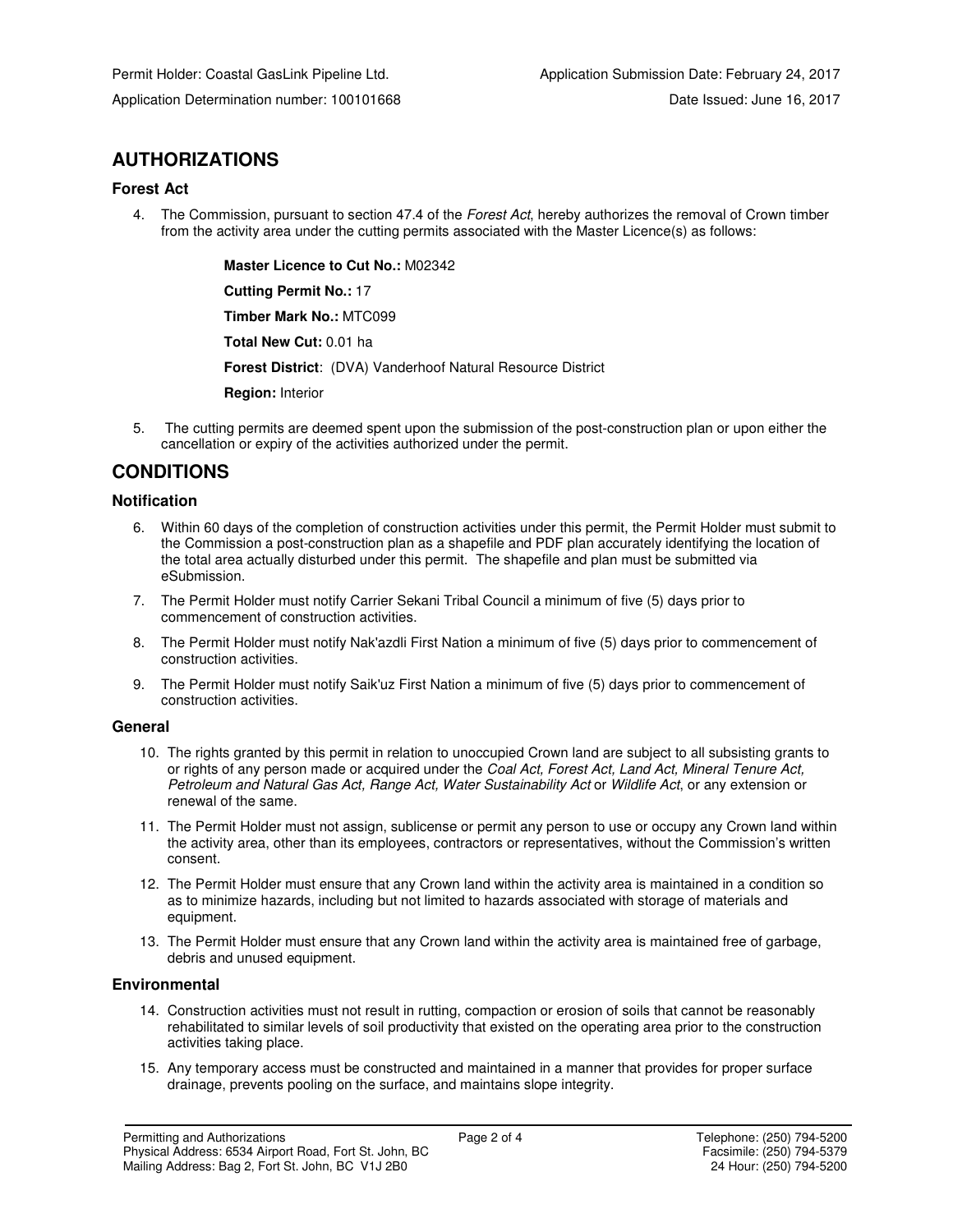#### **Clearing**

- 16. The Permit Holder is permitted to fell any trees located on Crown land within 1.5 tree lengths of the activity area that are considered to be a safety hazard according to Workers Compensation Act regulations and must be felled in order to eliminate the hazard. Trees or portions of these trees that can be accessed from the activity area without causing damage to standing timber may be harvested.
- 17. The holder of the cutting permit must pay to the government, stumpage and any waste billing determined in accordance with the terms of this authorization.
- 18. The authorized cutting permit does not grant the Permit Holder the exclusive right to harvest Crown timber from the activity area. Authority to harvest some or all of the timber may be granted to other persons. The Permit Holder's right to harvest timber applies to any timber found on the site at the time they undertake harvesting activities.
- 19. All harvested Crown Timber must be marked with the cutting permit's associated Timber Mark.
- 20. Stumpage for Cutting Permit No. 17 will be calculated in accordance with the Interior Appraisal Manual as amended from time to time.
- 21. Any waste assessments applied under the Master Licence to Cut are subject to the merchantability specifications and monetary waste billing requirements in the Provincial Logging Residue and Waste Manual specific to the region associated with the Cutting Permit authorization.

#### **Archaeology**

- 22. An AIA report must be submitted to the Commission as soon as practicable.
- 23. If artifacts, features, materials or things protected under section 13(2) of the Heritage Conservation Act are identified the Permit Holder must, unless the Permit Holder holds a permit under section 12 of the Heritage Conservation Act issued by the Commission in respect of that artifact, feature, material or thing:
	- a) immediately cease all work in the vicinity of the artifacts, features, materials or things;
	- b) immediately notify the Commission and the Archaeology Branch of the Ministry of Forests, Lands and Natural Resource Operations; and
	- c) refrain from resuming work in the vicinity of the artifacts, features, materials or things except in accordance with an appropriate mitigation plan that has been prepared in accordance with the Heritage Conservation Act and approved by the Archaeology Branch of the Ministry of Forests, Lands and Natural Resource Operations.

## **ACTIVITY SPECIFIC DETAILS PERMISSIONS, and CONDITIONS**

## **ROAD**

**Land Area Number:** 100002572 **Road Number:** 04369 **Road Type:** Long-Term - All-Weather

## **ACTIVITY DETAILS**

All permissions for this activity are subject to the following conditions:

#### **Road Conditions**

24. The Permit Holder will immediately effect, and keep in force insurance of an amount not less than \$1,000,000 protecting the Province, the Commission and the Permit Holder (without any rights of crossclaim or subrogation) against claims for personal injury, death, property damage, or third party liability claims arising from any accident or occurrence on the activity area.